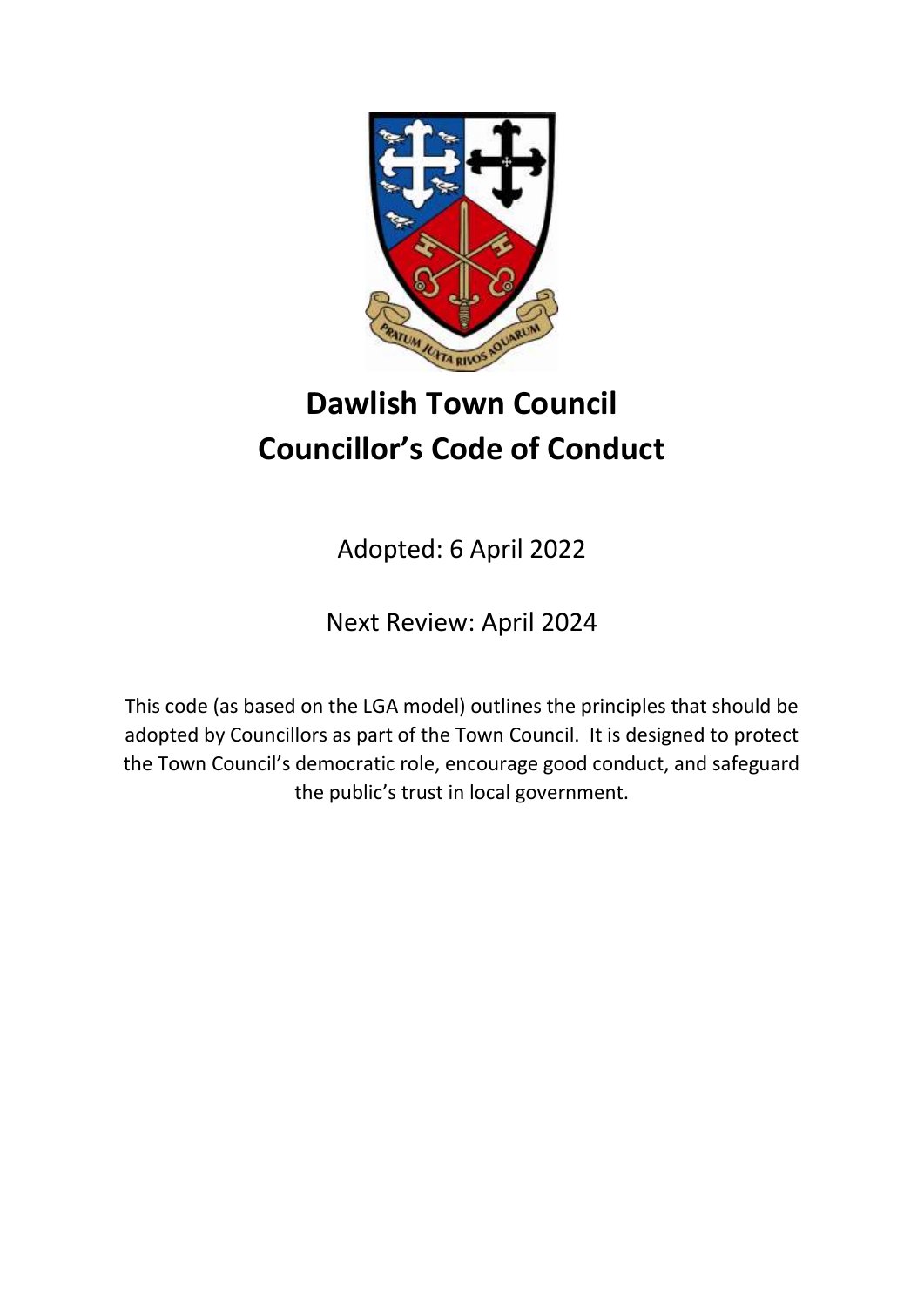#### **Joint statement**

The role of councillor across all tiers of local government is a vital part of our country's system of democracy. It is important that as councillors we can be held accountable, and all adopt the behaviours and responsibilities associated with the role. Our conduct as an individual councillor affects the reputation of all councillors. We want the role of councillor to be one that people aspire to. We also want individuals from a range of backgrounds and circumstances to be putting themselves forward to become councillors.

As councillors, we represent local residents, work to develop better services and deliver local change. The public have high expectations of us and entrust us to represent our local area, taking decisions fairly, openly, and transparently. We have both an individual and collective responsibility to meet these expectations by maintaining high standards and demonstrating good conduct, and by challenging behaviour which falls below expectations.

Importantly, we should be able to undertake our role as a councillor without being intimidated, abused, bullied, or threatened by anyone, including the public.

This Code has been designed to protect our democratic role, encourage good conduct, and safeguard the public's trust in local government.

#### **Definitions**

For the purposes of this Code of Conduct, a "councillor" means a member or co-opted member of a local authority or a directly elected mayor. A "co-opted member" is defined in the Localism Act 2011 Section 27(4) as "a person who is not a member of the authority but who

a) is a member of any committee or sub-committee of the authority, or; b) is a member of, and represents the authority on, any joint committee or joint subcommittee of the authority;

and who is entitled to vote on any question that falls to be decided at any meeting of that committee or sub-committee".

Whilst members of the public appointed to working or review groups, or other advisory groups are not bound by this code, Dawlish Town Council would expect those appointed to such a group to conduct themselves within the spirit of this code.

For the purposes of this Code of Conduct, "local authority" includes county councils, district councils, London borough councils, parish councils, town councils, fire and rescue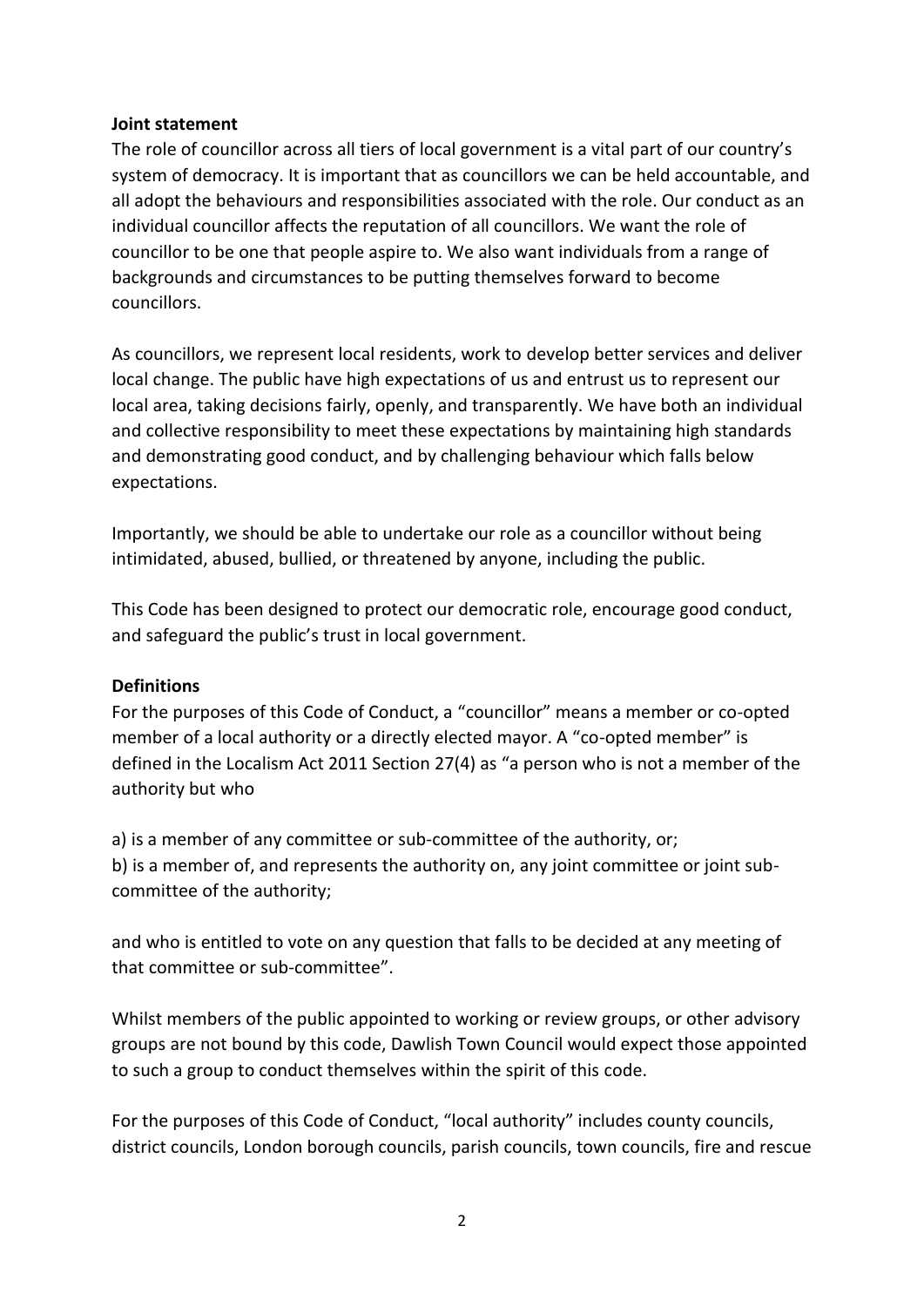authorities, police authorities, joint authorities, economic prosperity boards, combined authorities, and National Park authorities.

# **Purpose of the Code of Conduct**

The purpose of this Code of Conduct is to assist you, as a councillor, in modelling the behaviour that is expected of you, to provide a personal check and balance, and to set out the type of conduct that could lead to action being taken against you. It is also to protect you, the public, fellow councillors, local authority officers and the reputation of local government. It sets out general principles of conduct expected of all councillors and your specific obligations in relation to standards of conduct. The LGA encourages the use of support, training and mediation prior to action being taken using the Code. The fundamental aim of the Code is to create and maintain public confidence in the role of councillor and local government.

# **General principles of councillor conduct**

Everyone in public office at all levels; all who serve the public or deliver public services, including ministers, civil servants, councillors, and local authority officers; should uphold the Seven Principles of Public Life, also known as the Nolan Principles.

Building on these principles, the following general principles have been developed specifically for the role of councillor.

In accordance with the public trust placed in me, on all occasions:

- I act with integrity and honesty
- I act lawfully
- I treat all persons fairly and with respect; and
- I lead by example and act in a way that secures public confidence in the role of councillor.

In undertaking my role:

- I impartially exercise my responsibilities in the interests of the local community
- I do not improperly seek to confer an advantage, or disadvantage, on any person
- I identify, acknowledge, and manage conflicts of interest in an appropriate and transparent manner
- I exercise reasonable care and diligence; and
- I ensure that public resources are used prudently in accordance with my local authority's requirements and in the public interest.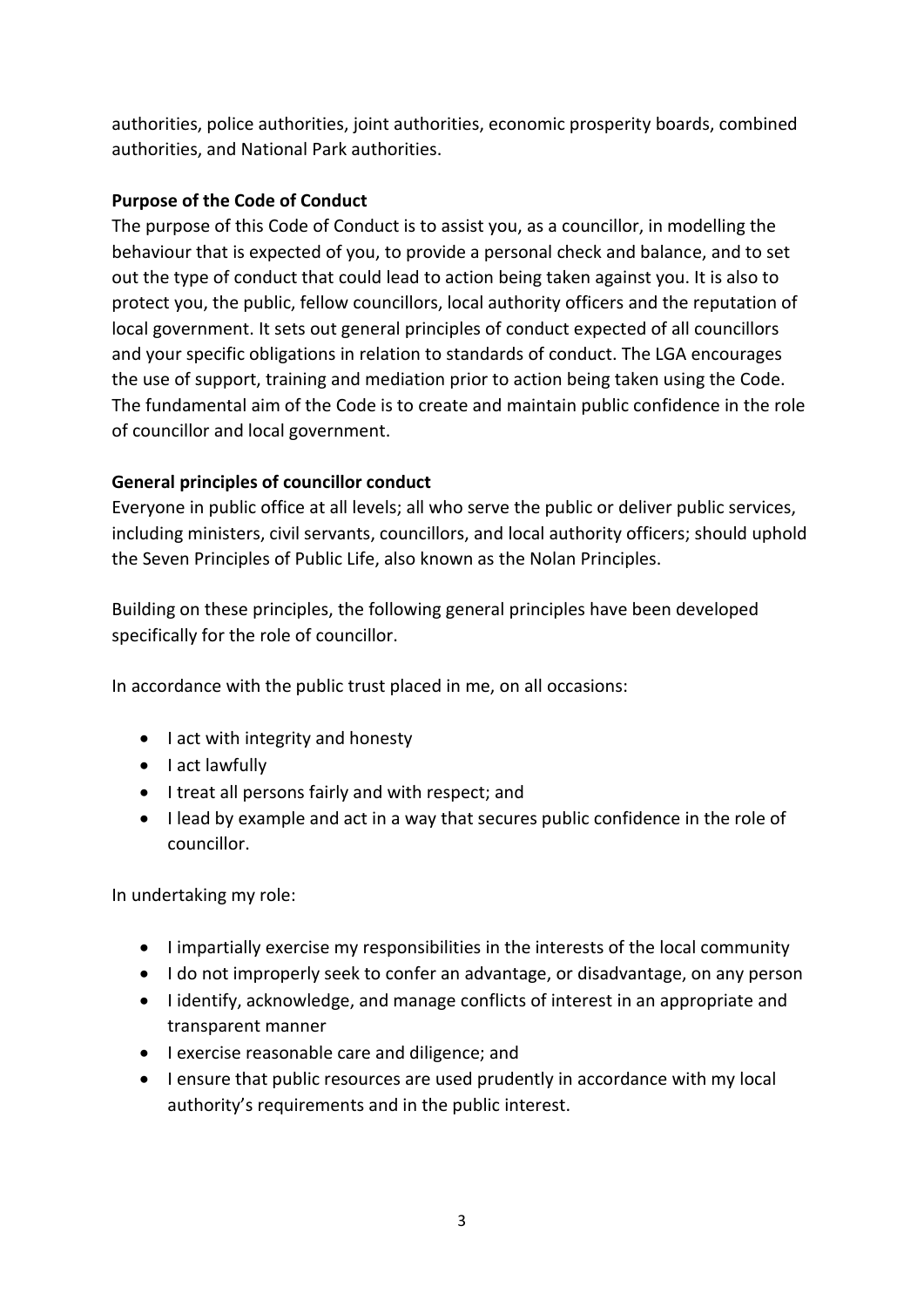# **Application of the Code of Conduct**

This Code of Conduct applies to you as soon as you sign your declaration of acceptance of the office of councillor or attend your first meeting as a co-opted member and continues to apply to you until you cease to be a councillor.

This Code of Conduct applies to you when you are acting in your capacity as a councillor which may include when:

- you misuse your position as a councillor
- Your actions would give the impression to a reasonable member of the public with knowledge of all the facts that you are acting as a councillor;

The Code applies to all forms of communication and interaction, including:

- at face-to-face meetings
- at online or telephone meetings
- in written communication
- in verbal communication
- in non-verbal communication
- in electronic and social media communication, posts, statements, and comments.
- You are also expected to uphold high standards of conduct and show leadership at all times when acting as a councillor.

Town and parish councillors are encouraged to seek advice from their Clerk, who may refer matters to the Monitoring Officer at the principal authority.

# **Standards of councillor conduct**

This section sets out your obligations, which are the minimum standards of conduct required of you as a councillor. Should your conduct fall short of these standards, a complaint may be made against you, which may result in action being taken.

Guidance is included to help explain the reasons for the obligations and how they should be followed.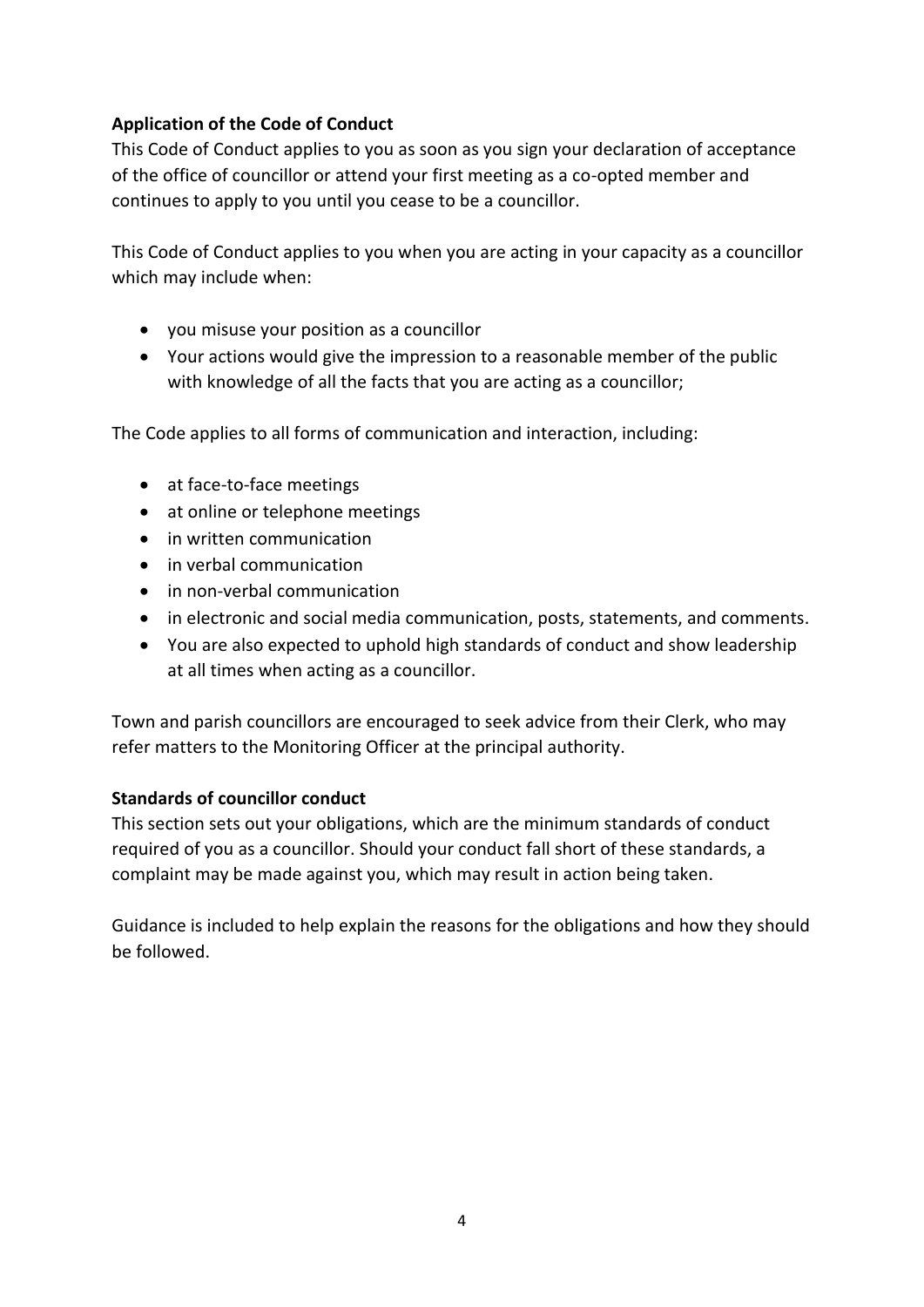#### **General Conduct**

The general conduct guidance follows below:

#### **1. Respect**

As a councillor:

- **1.1 I treat other councillors and members of the public with respect.**
- **1.2 I treat local authority employees, employees and representatives of partner organisations and those volunteering for the local authority with respect and respect the role they play.**

*Respect means politeness and courtesy in behaviour, speech, and in the written word. Debate and having different views are all part of a healthy democracy. As a councillor, you can express, challenge, criticise and disagree with views, ideas, opinions, and policies in a robust but civil manner. You should not, however, subject individuals, groups of people or organisations to personal attack.*

*In your contact with the public, you should treat them politely and courteously. Rude and offensive behaviour lowers the public's expectations and confidence in councillors.*

*In return, you have a right to expect respectful behaviour from the public. If members of the public are being abusive, intimidatory or threatening you are entitled to stop any conversation or interaction in person or online and report them to the local authority, the relevant social media provider, or the police. This also applies to fellow councillors, where action could then be taken under the Councillor Code of Conduct, and local authority employees, where concerns should be raised in line with the local authority's member-officer protocol.*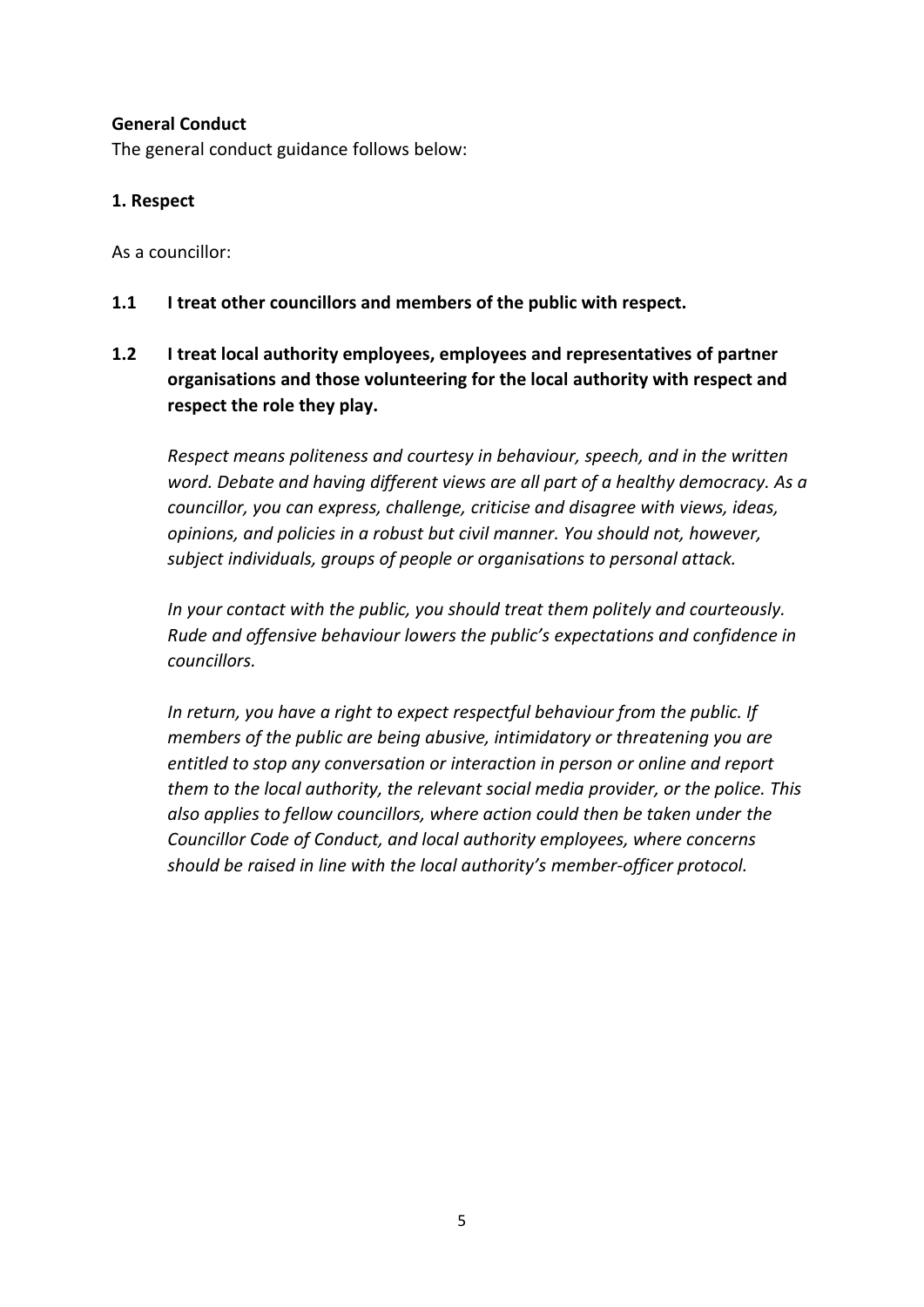#### *2. Bullying, harassment, and discrimination*

As a councillor:

- **2.1 I do not bully any person.**
- **2.2 I do not harass any person.**

#### **2.3 I promote equalities and do not discriminate unlawfully against any person.**

*The Advisory, Conciliation and Arbitration Service (ACAS) characterises bullying as offensive, intimidating, malicious or insulting behaviour, an abuse or misuse of power through means that undermine, humiliate, denigrate, or injure the recipient. Bullying might be a regular pattern of behaviour or a one-off incident, happen face-to-face on social media, in emails or phone calls, happen in the workplace or at work social events and may not always be obvious or noticed by others.*

*The Protection from Harassment Act 1997 defines harassment as conduct that causes alarm or distress or puts people in fear of violence and must involve such conduct on at least two occasions. It can include repeated attempts to impose unwanted communications and contact upon a person in a manner that could be expected to cause distress or fear in any reasonable person.*

*Unlawful discrimination is where someone is treated unfairly because of a protected characteristic. Protected characteristics are specific aspects of a person's identity defined by the Equality Act 2010. They are age, disability, gender reassignment, marriage and civil partnership, pregnancy and maternity, race, religion or belief, sex, and sexual orientation.*

*The Equality Act 2010 places specific duties on local authorities. Councillors have a central role to play in ensuring that equality issues are integral to the local authority's performance and strategic aims, and that there is a strong vision and public commitment to equality across public services.*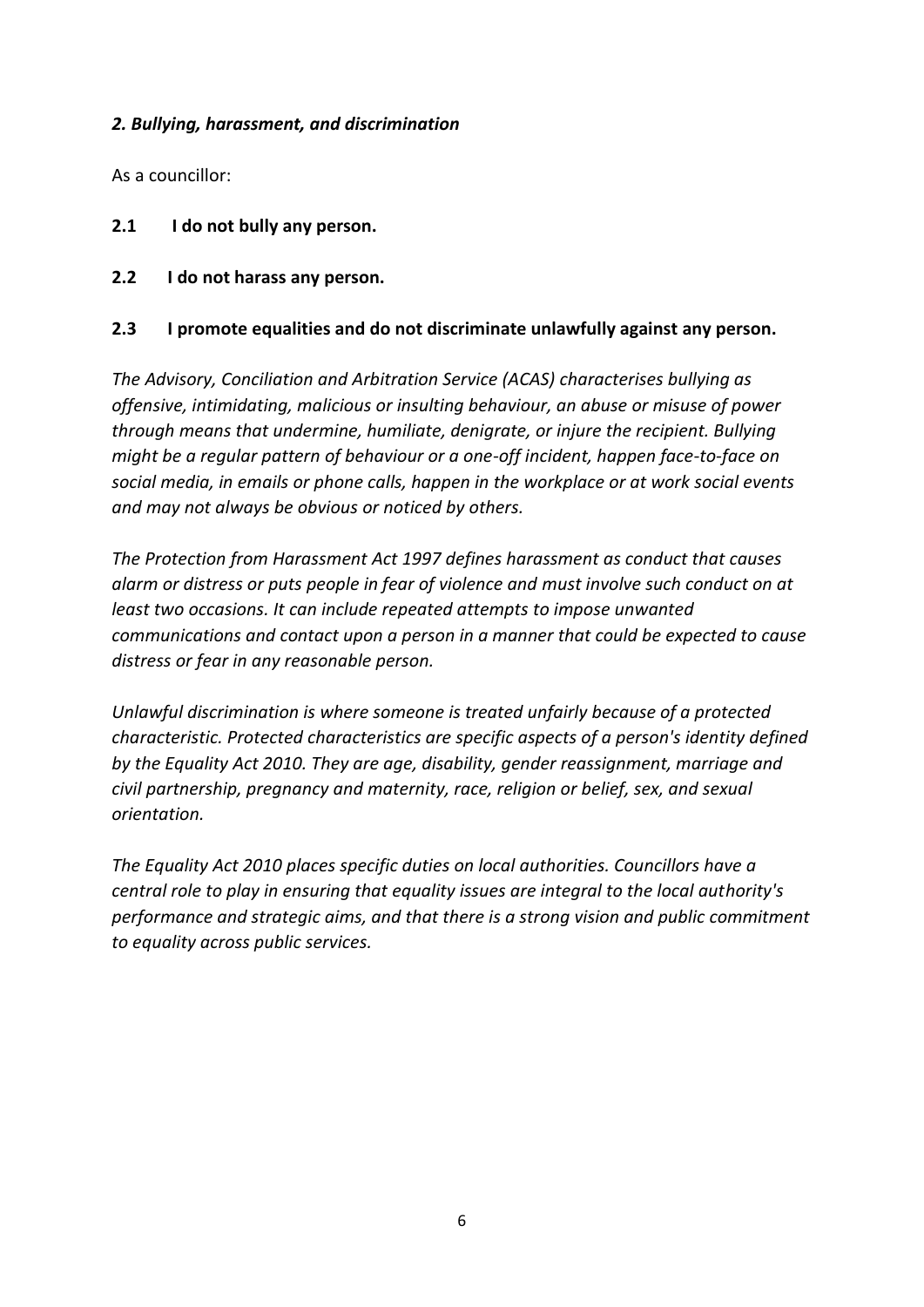#### **3. Impartiality of officers of the council**

As a councillor:

**3.1 I do not compromise, or attempt to compromise, the impartiality of anyone who works for, or on behalf of, the local authority.**

*Officers work for the local authority as a whole and must be politically neutral (unless they are political assistants). They should not be coerced or persuaded to act in a way that would undermine their neutrality. You can question officers to understand, for example, their reasons for proposing to act in a particular way, or the content of a report that they have written. However, you must not try and force them to act differently, change their advice, or alter the content of that report, if doing so would prejudice their professional integrity*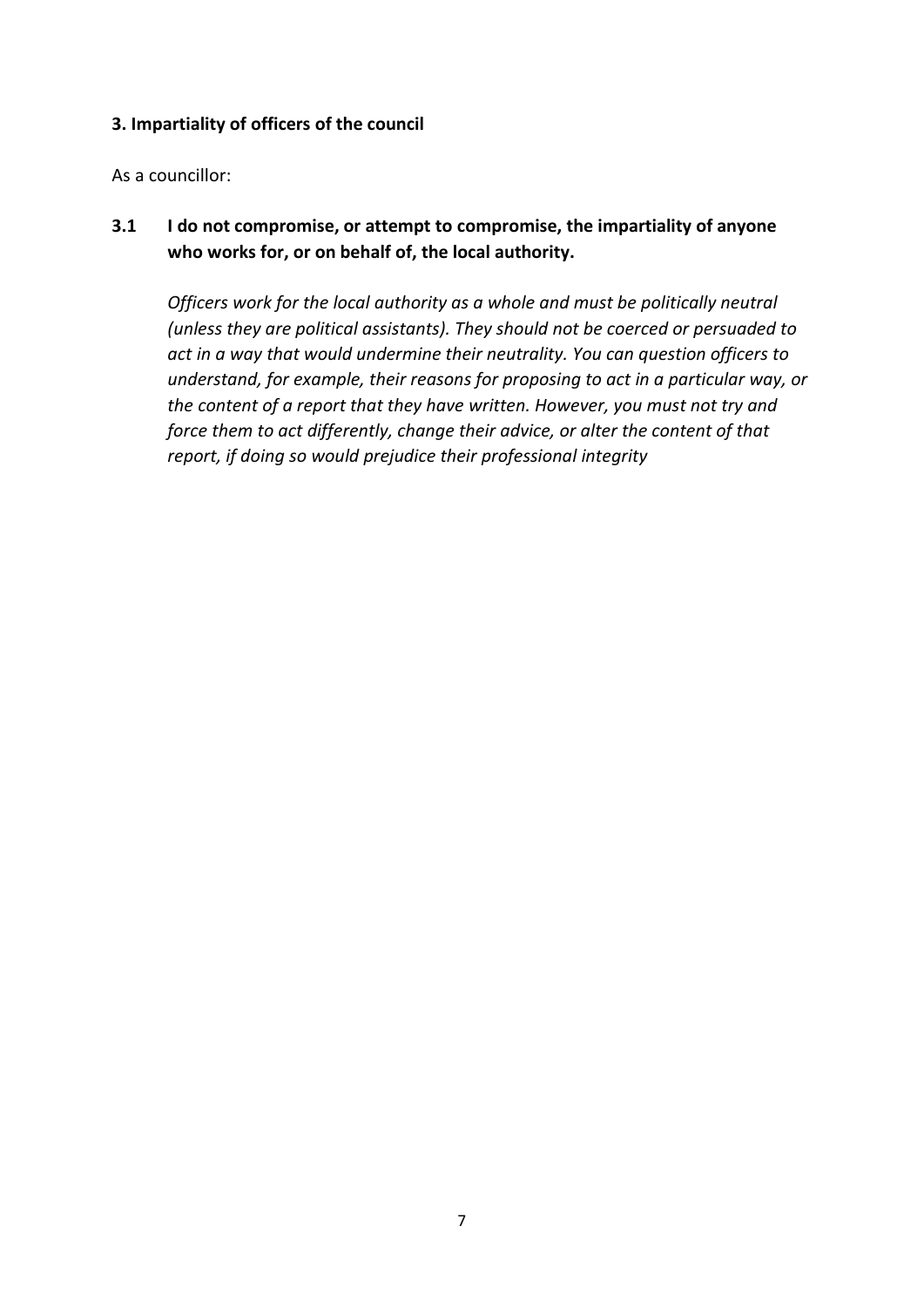## **4. Confidentiality and access to information**

As a councillor:

- **4.1 I do not disclose information:**
	- **a. given to me in confidence by anyone**
	- **b. acquired by me which I believe, or ought reasonably to be aware, is of a confidential nature, unless**
		- **i. I have received the consent of a person authorised to give it;**
		- **ii. I am required by law to do so;**
		- **iii. the disclosure is made to a third party for the purpose of obtaining professional legal advice provided that the third party agrees not to disclose the information to any other person; or**
		- **iv. the disclosure is:**
			- **1. reasonable and in the public interest; and**
			- **2. made in good faith and in compliance with the reasonable requirements of the local authority; and**
			- **3. I have consulted the Monitoring Officer prior to its release.**
- **4.2 I do not improperly use knowledge gained solely as a result of my role as a councillor for the advancement of myself, my friends, my family members, my employer or my business interests.**

# **4.3 I do not prevent anyone from getting information that they are entitled to by law.**

*Local authorities must work openly and transparently, and their proceedings and printed materials are open to the public, except in certain legally defined circumstances. You should work on this basis, but there will be times when it is required by law that discussions, documents, and other information relating to or held by the local authority must be treated in a confidential manner. Examples include personal data relating to individuals or information relating to ongoing negotiations.*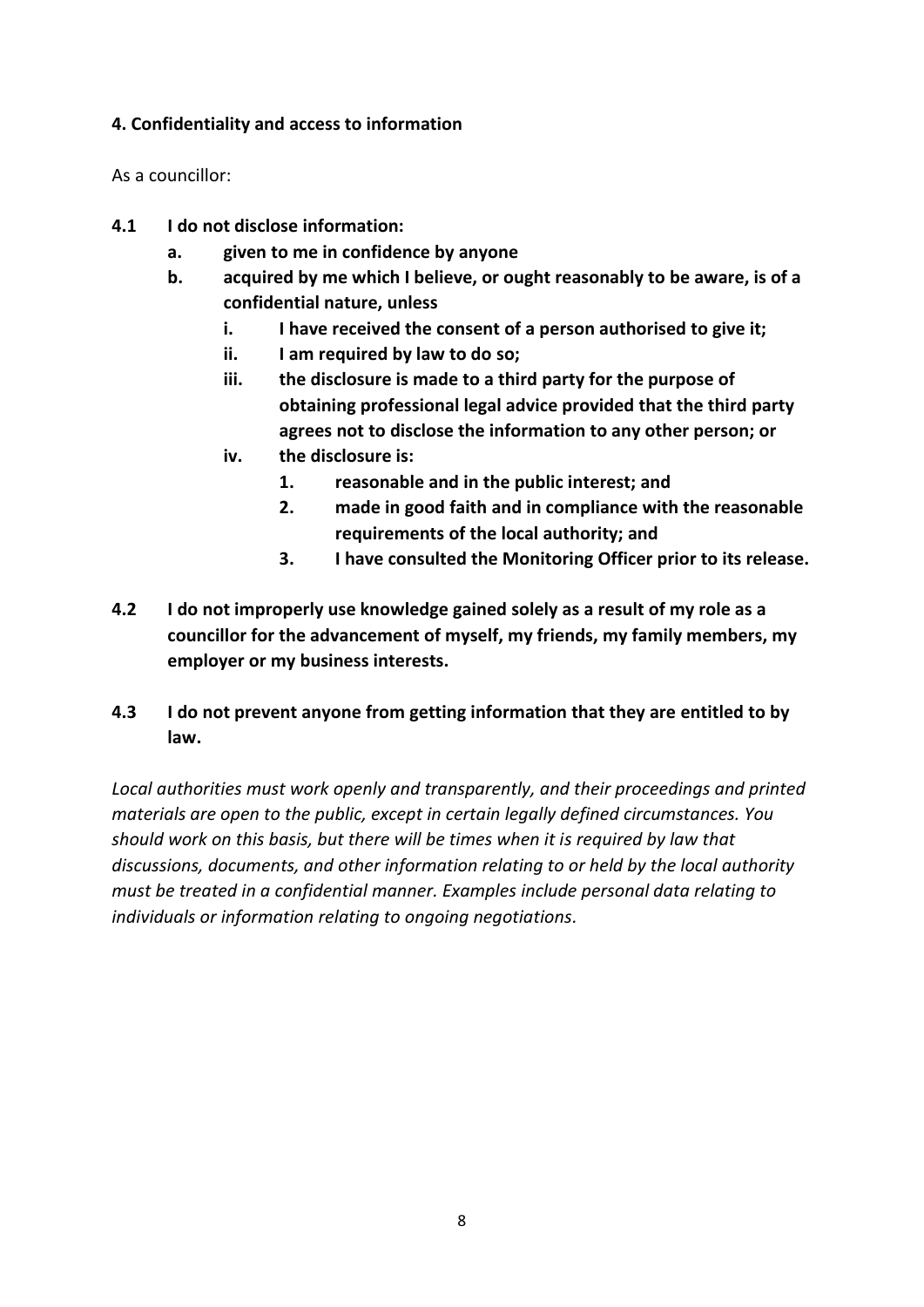#### **5. Disrepute**

As a councillor:

## **5.1 I do not bring my role or local authority into disrepute.**

*As a Councillor, you are trusted to make decisions on behalf of your community and your actions and behaviour are subject to greater scrutiny than that of ordinary members of the public. You should be aware that your actions might have an adverse impact on you, other councillors and/or your local authority and may lower the public's confidence in your or your local authority's ability to discharge your/its functions. For example, behaviour that is considered dishonest and/or deceitful can bring your local authority into disrepute.*

*You are able to hold the local authority and fellow councillors to account and are able to constructively challenge and express concern about decisions and processes undertaken by the council whilst continuing to adhere to other aspects of this Code of Conduct.*

#### **6. Use of position**

As a councillor:

**6.1 I do not use, or attempt to use, my position improperly to the advantage or disadvantage of myself or anyone else.**

*Your position as a member of the local authority provides you with certain opportunities, responsibilities, and privileges, and you make choices all the time that will impact others. However, you should not take advantage of these opportunities to further your own or others' private interests or to disadvantage anyone unfairly.*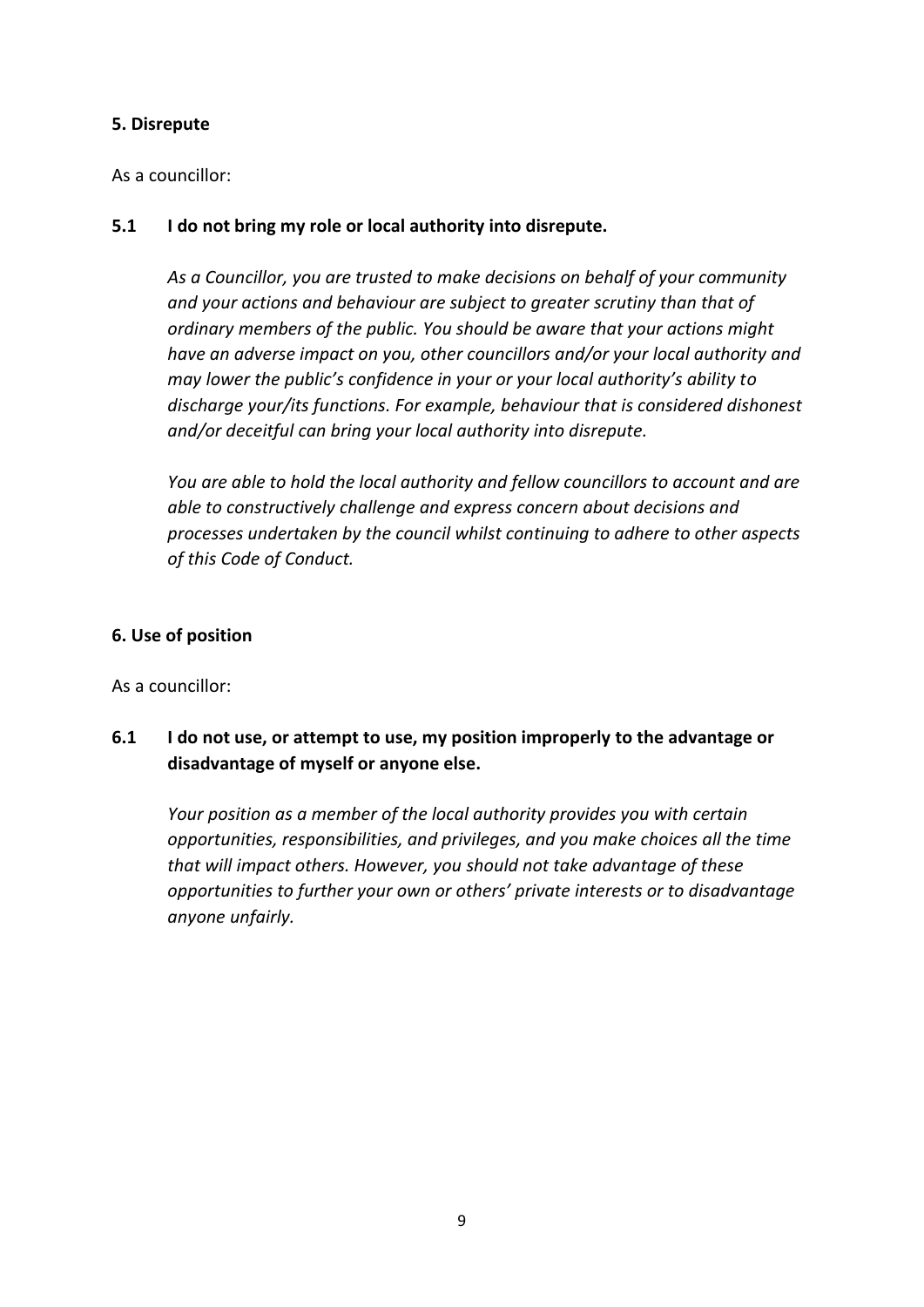# **7. Use of local authority resources and facilities**

As a councillor:

- **7.1 I do not misuse council resources.**
- **7.2 I will, when using the resources of the local authority or authorising their use by others:**
	- **a. act in accordance with the local authority's requirements; and**
	- **b. ensure that such resources are not used for political purposes unless that use could reasonably be regarded as likely to facilitate, or be conducive to, the discharge of the functions of the local authority or of the office to which I have been elected or appointed.**

*You may be provided with resources and facilities by the local authority to assist you in carrying out your duties as a councillor.*

*Examples include:*

- *office support*
- *stationery*
- *equipment such as phones, and computers*
- *transport*
- *access and use of local authority buildings and rooms.*

*These are given to you to help you carry out your role as a councillor more effectively and are not to be used for business or personal gain. They should be used in accordance with the purpose for which they have been provided and the local authority's own policies regarding their use.*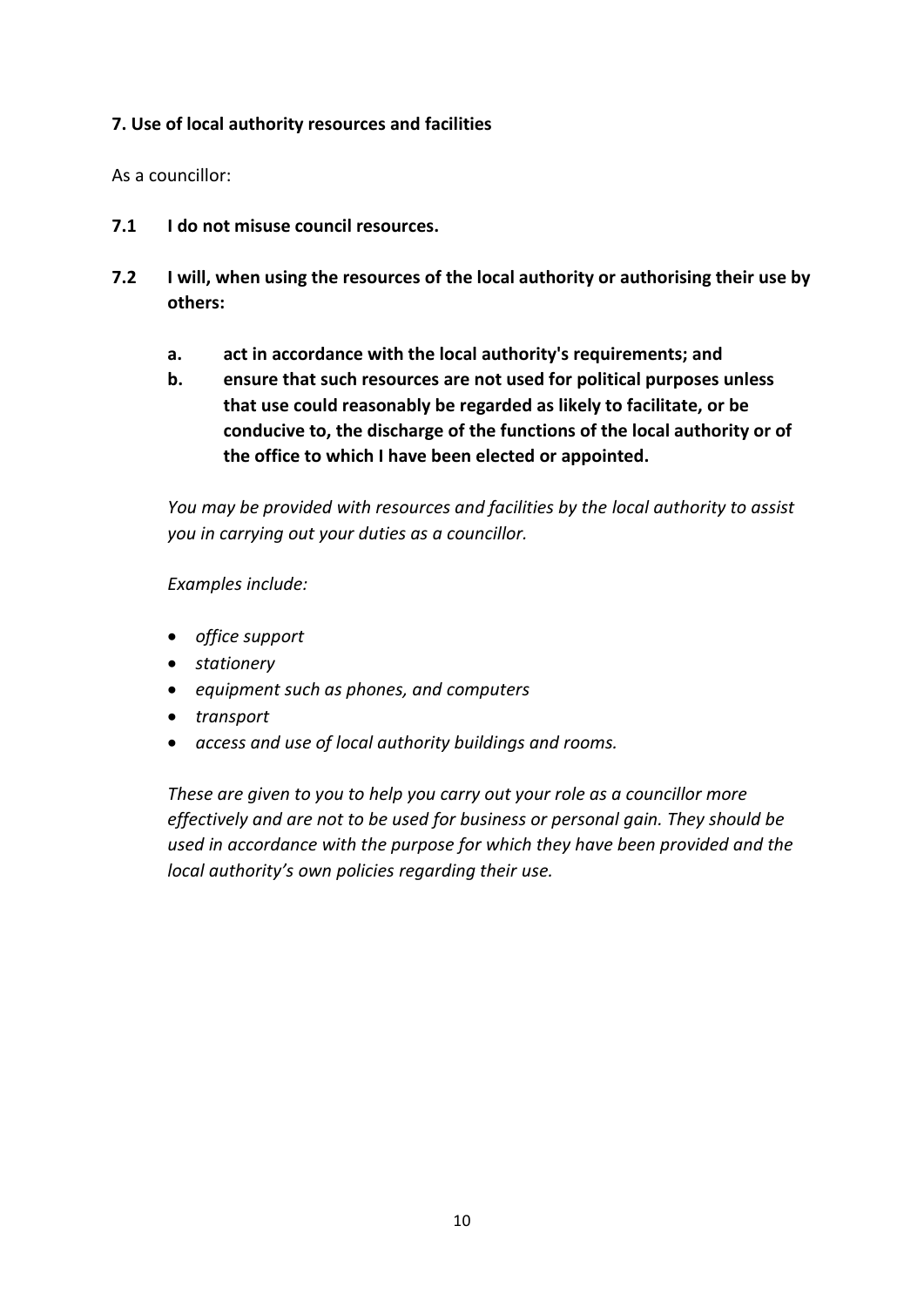#### **8. Complying with the Code of Conduct**

As a Councillor:

- **8.1 I undertake Code of Conduct training provided by my local authority.**
- **8.2 I cooperate with any Code of Conduct investigation and/or determination.**
- **8.3 I do not intimidate or attempt to intimidate any person who is likely to be involved with the administration of any investigation or proceedings.**
- **8.4 I comply with any sanction imposed on me following a finding that I have breached the Code of Conduct.**

*It is extremely important for you as a councillor to demonstrate high standards, for you to have your actions open to scrutiny and for you not to undermine public trust in the local authority or its governance. If you do not understand or are concerned about the local authority's processes in handling a complaint you should raise this with your Monitoring Officer.*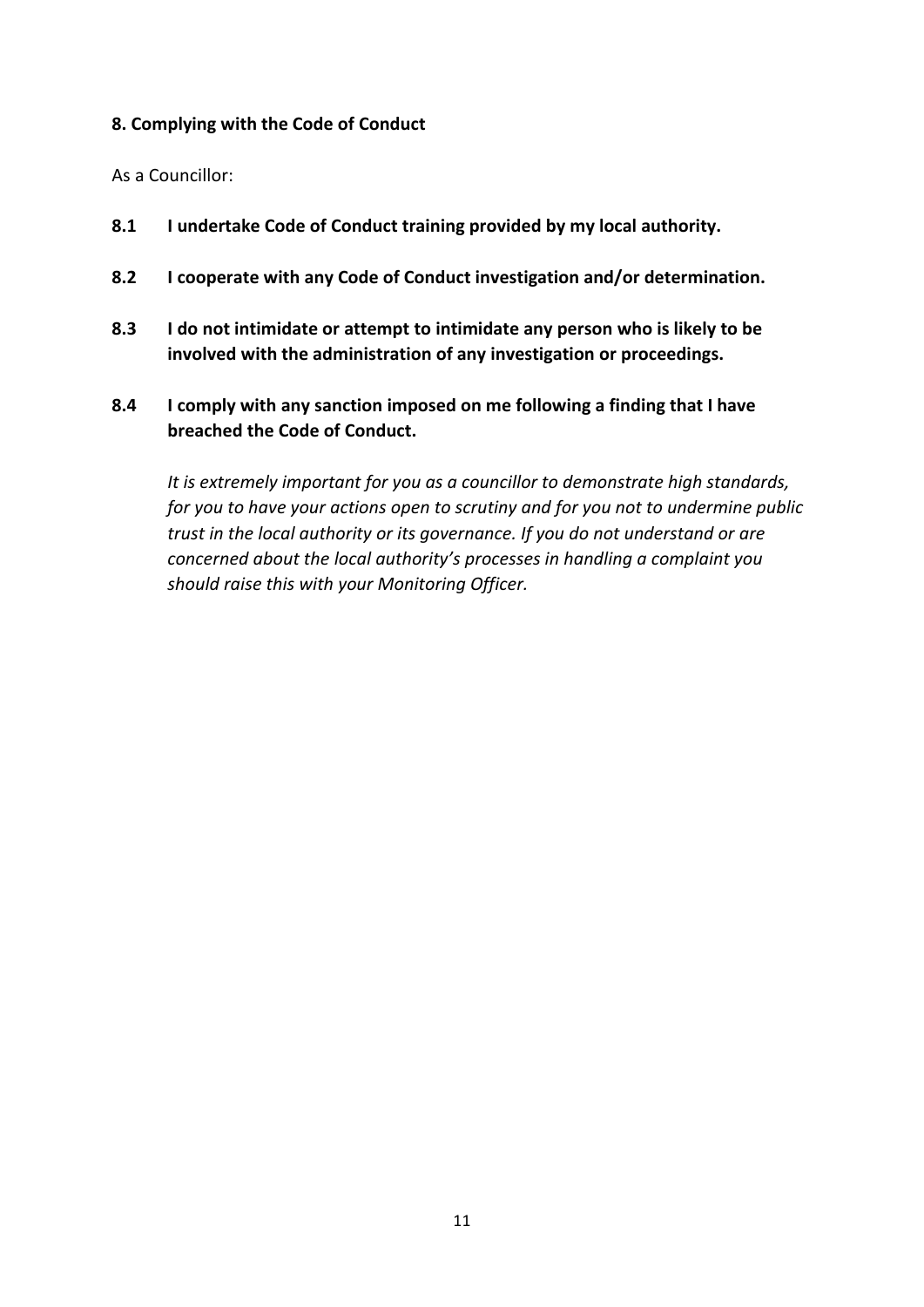#### **9. Protecting your reputation and the reputation of the local authority Interests**

As a councillor:

#### **9.1 I register and disclose my interests.**

*Section 29 of the Localism Act 2011 requires the Monitoring Officer to establish and maintain a register of interests of members of the authority.*

*You need to register your interests so that the public, local authority employees and fellow councillors know which of your interests might give rise to a conflict of interest. The register is a public document that can be consulted when (or before) an issue arises. The register also protects you by allowing you to demonstrate openness and a willingness to be held accountable. You are personally responsible for deciding whether or not you should disclose an interest in a meeting, but it can be helpful for you to know early on if others think that a potential conflict might arise. It is also important that the public know about any interest that might have to be disclosed by you or other councillors when making or taking part in decisions, so that decision making is seen by the public as open and honest. This helps to ensure that public confidence in the integrity of local governance is maintained.*

*You should note that failure to register or disclose a disclosable pecuniary interest as set out in Table 1, is a criminal offence under the Localism Act 2011.*

*Appendix B sets out the detailed provisions on registering and disclosing interests. If in doubt, you should always seek advice from your Monitoring Officer.*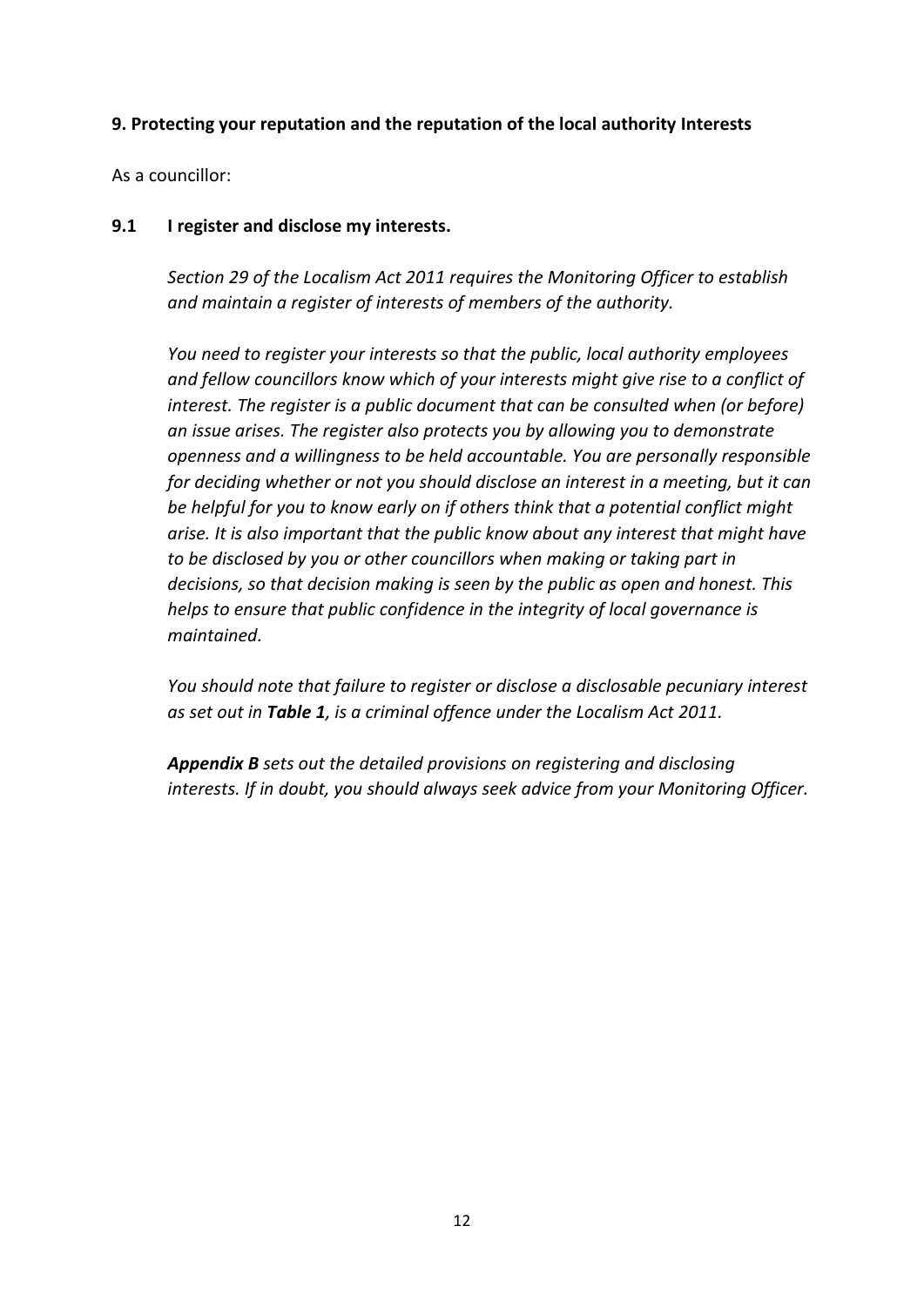#### **10. Gifts and hospitality**

As a councillor:

- **10.1 I do not accept gifts or hospitality, irrespective of estimated value, which could give rise to real or substantive personal gain or a reasonable suspicion of influence on my part to show favour from persons seeking to acquire, develop or do business with the local authority or from persons who may apply to the local authority for any permission, licence or other significant advantage.**
- **10.2 I register with the Monitoring Officer any gift or hospitality with an estimated value of at least £50 within 28 days of its receipt.**
- **10.3 I register with the Monitoring Officer any significant gift or hospitality that I have been offered but have refused to accept.**

*In order to protect your position and the reputation of the local authority, you should exercise caution in accepting any gifts or hospitality which are (or which you reasonably believe to be) offered to you because you are a councillor. The presumption should always be not to accept significant gifts or hospitality. However, there may be times when such a refusal may be difficult if it is seen as rudeness in which case, you could accept it but must ensure it is publicly registered. However, you do not need to register gifts and hospitality which are not related to your role as a councillor, such as Christmas gifts from your friends and family. It is also important to note that it is appropriate to accept normal expenses and hospitality associated with your duties as a councillor. If you are unsure, do contact your Monitoring Officer for guidance.*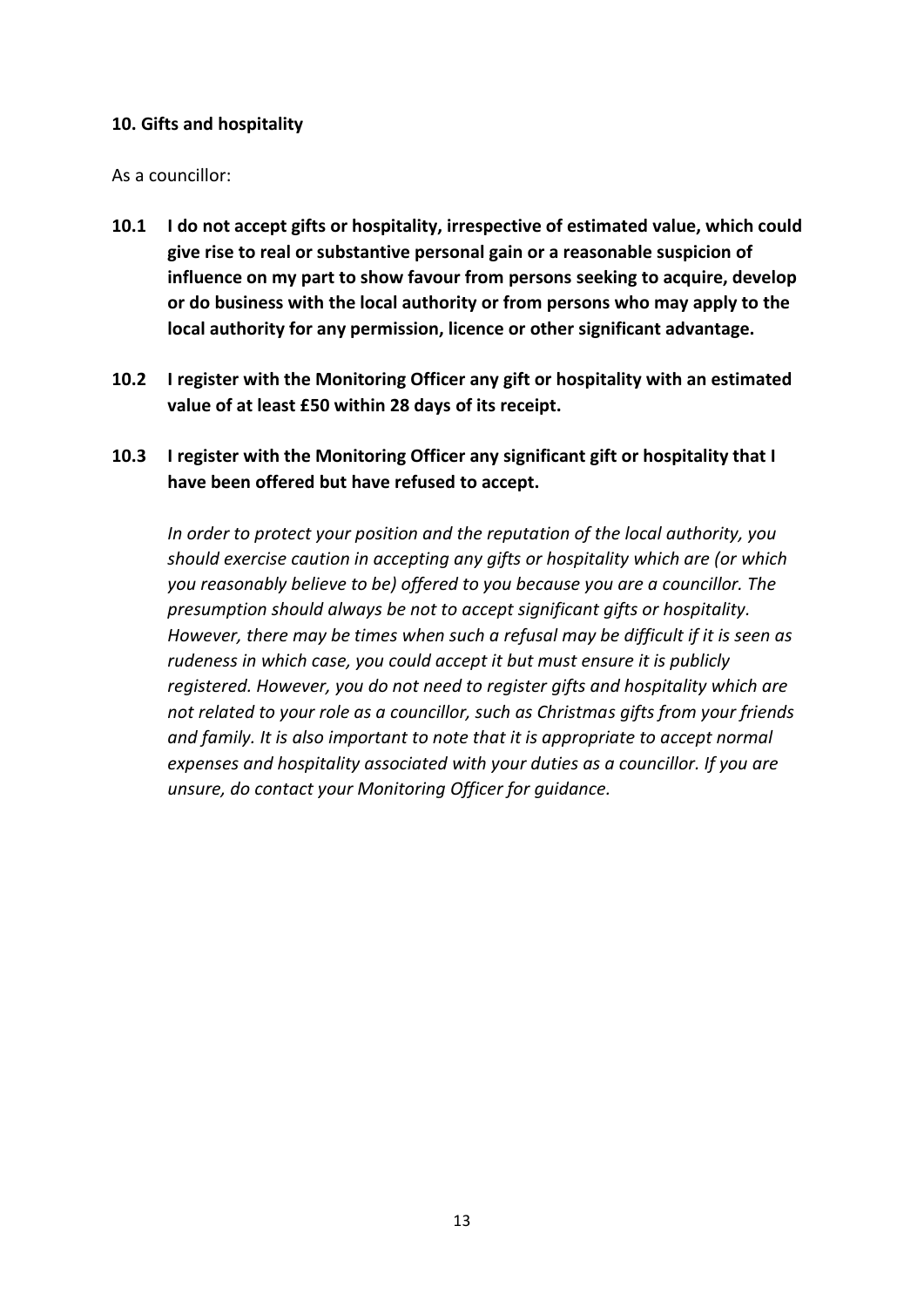## **Appendix A – The Seven Principles of Public Life**

The principles are:

#### **Selflessness**

Holders of public office should act solely in terms of the public interest.

#### **Integrity**

Holders of public office must avoid placing themselves under any obligation to people or organisations that might try inappropriately to influence them in their work. They should not act or take decisions in order to gain financial or other material benefits for themselves, their family, or their friends. They must disclose and resolve any interests and relationships.

# **Objectivity**

Holders of public office must act and take decisions impartially, fairly and on merit, using the best evidence and without discrimination or bias.

#### **Accountability**

Holders of public office are accountable to the public for their decisions and actions and must submit themselves to the scrutiny necessary to ensure this.

#### **Openness**

Holders of public office should act and take decisions in an open and transparent manner. Information should not be withheld from the public unless there are clear and lawful reasons for so doing.

#### **Honesty**

Holders of public office should be truthful.

#### **Leadership**

Holders of public office should exhibit these principles in their own behaviour. They should actively promote and robustly support the principles and be willing to challenge poor behaviour wherever it occurs.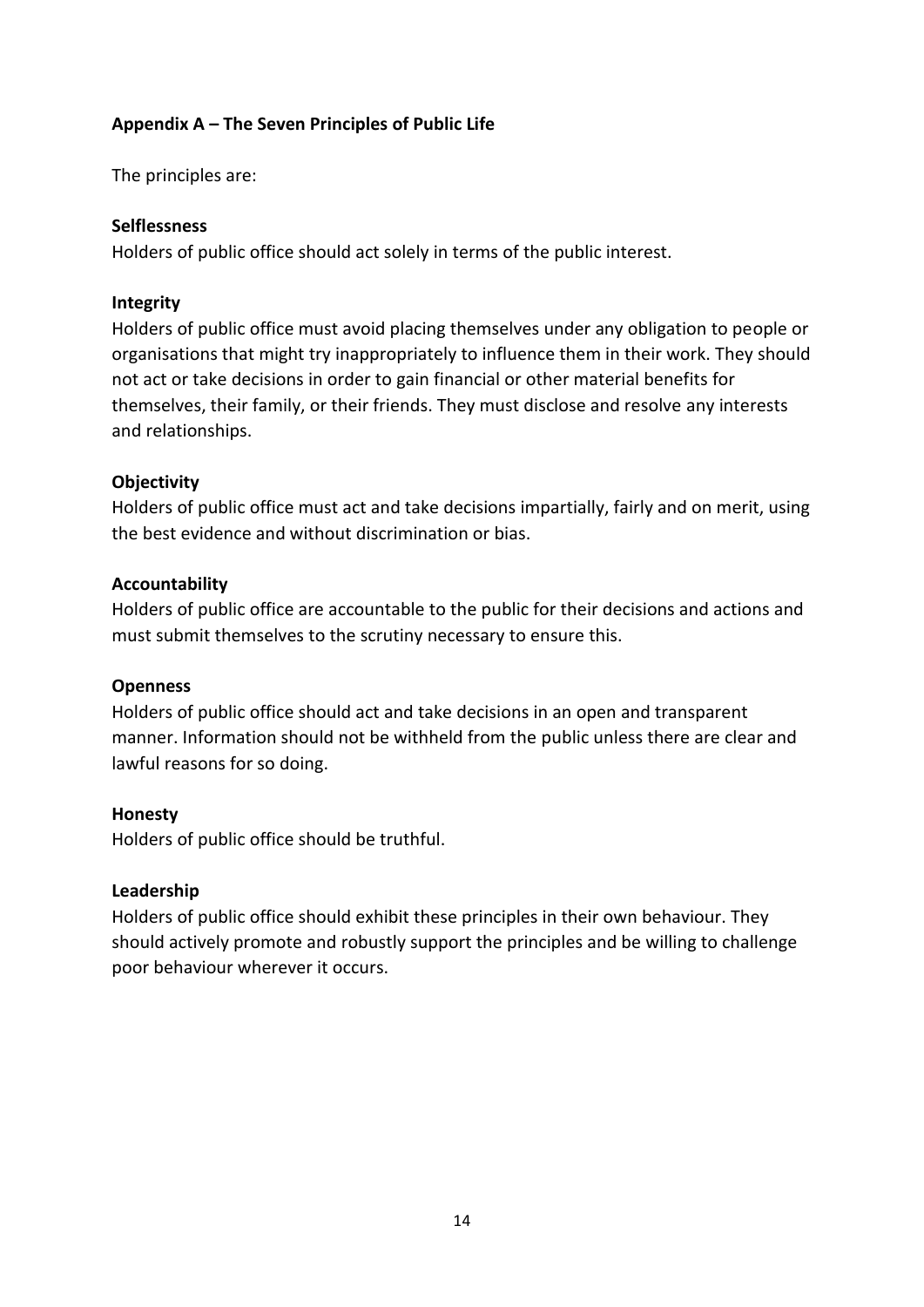## **Appendix B Registering Interests**

Within 28 days of becoming a member or your re-election or re-appointment to office you must register with the Monitoring Officer the interests which fall within the categories set out in **Table 1 (Disclosable Pecuniary Interests)** which are as described in "The Relevant Authorities (Disclosable Pecuniary Interests) Regulations 2012". You should also register details of your other personal interests which fall within the categories set out in **Table 2 (Other Registerable Interests)**.

**"Disclosable Pecuniary Interest"** means an interest of yourself, or of your partner if you are aware of your partner's interest, within the descriptions set out in Table 1 below.

**"Partner"** means a spouse or civil partner, or a person with whom you are living as husband or wife, or a person with whom you are living as if you are civil partners.

- 1. You must ensure that your register of interests is kept up-to-date and within 28 days of becoming aware of any new interest, or of any change to a registered interest, notify the Monitoring Officer.
- 2. A 'sensitive interest' is as an interest which, if disclosed, could lead to the councillor, or a person connected with the councillor, being subject to violence or intimidation.
- 3. Where you have a 'sensitive interest' you must notify the Monitoring Officer with the reasons why you believe it is a sensitive interest. If the Monitoring Officer agrees they will withhold the interest from the public register.

# **Non-participation in case of disclosable pecuniary interest**

4. Where a matter arises at a meeting which directly relates to one of your Disclosable Pecuniary Interests as set out in Table 1, you must disclose the interest, not participate in any discussion, or vote on the matter and must not remain in the room unless you have been granted a dispensation. If it is a 'sensitive interest', you do not have to disclose the nature of the interest, just that you have an interest. Dispensation may be granted in limited circumstances, to enable you to participate and vote on a matter in which you have a disclosable pecuniary interest.

#### **Disclosure of Other Registerable Interests**

5. Where a matter arises at a meeting which *directly relates* to the financial interest or wellbeing of one of your Other Registerable Interests (as set out in **Table 2**), you must disclose the interest. You may speak on the matter only if members of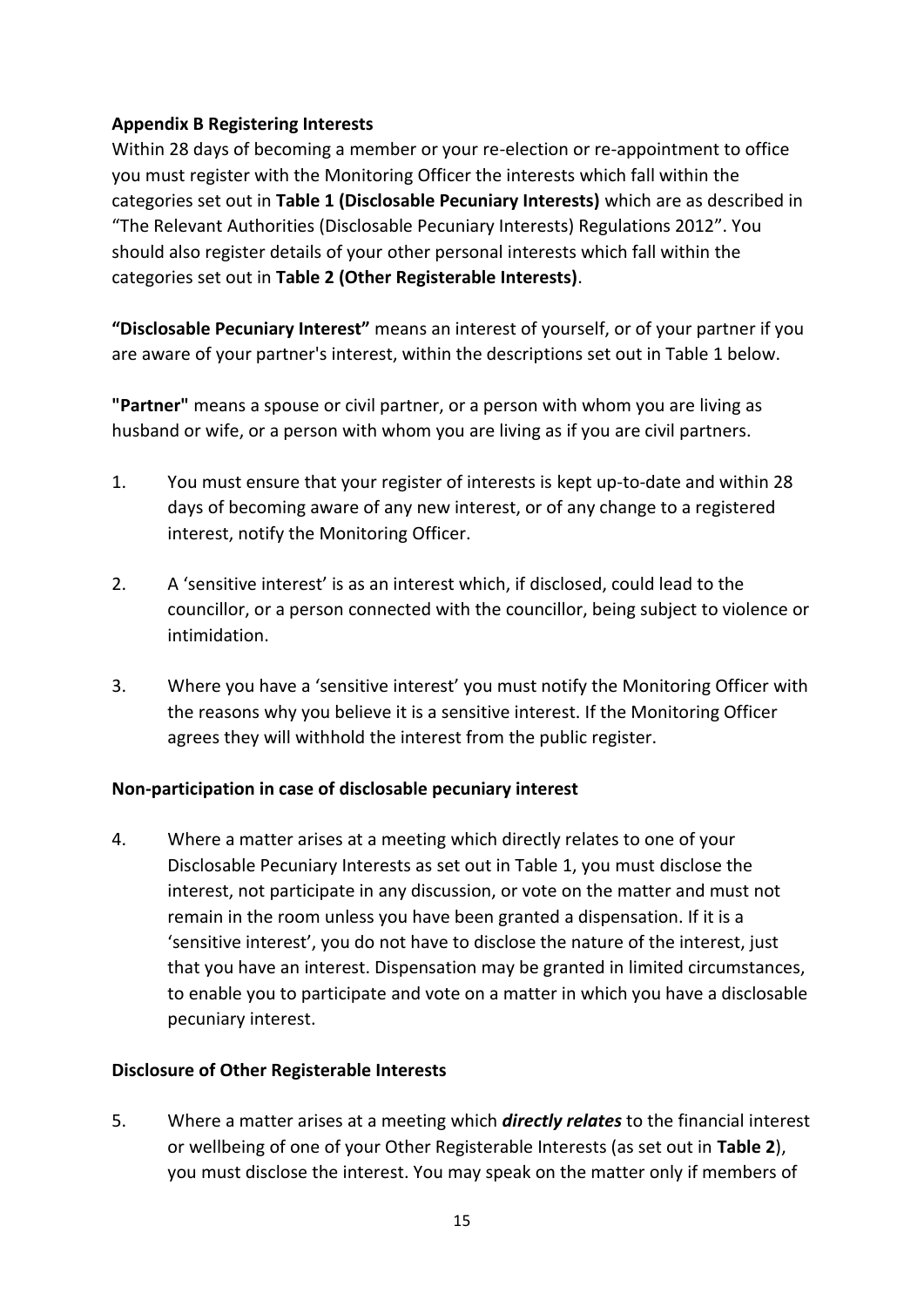the public are also allowed to speak at the meeting but otherwise must not take part in any discussion or vote on the matter and must not remain in the room unless you have been granted a dispensation. If it is a 'sensitive interest', you do not have to disclose the nature of the interest.

#### **Disclosure of Non-Registerable Interests**

7. Where a matter arises at a meeting which *directly relates* to your financial interest

or well-being (and is not a Disclosable Pecuniary Interest set out in **Table 1**) or a financial interest or well-being of a relative or close associate, you must disclose the interest. You may speak on the matter only if members of the public are also allowed to speak at the meeting. Otherwise, you must not take part in any discussion or vote on the matter and must not remain in the room unless you have been granted a dispensation. If it is a 'sensitive interest', you do not have to disclose the nature of the interest.

- 8. Where a matter arises at a meeting which affects
	- a. your own financial interest or well-being;
	- b. a financial interest or well-being of a relative or close associate; or
	- c. a financial interest or wellbeing of a body included under Other Registrable Interests as set out in **Table 2**

you must disclose the interest. In order to determine whether you can remain in the meeting after disclosing your interest the following test should be applied

- 9. Where a matter (referred to in paragraph 8 above) **affects** the financial interest or well-being:
	- a. to a greater extent than it affects the financial interests of the majority of inhabitants of the ward affected by the decision and;
	- b. a reasonable member of the public knowing all the facts would believe that it would affect your view of the wider public interest

You may speak on the matter only if members of the public are also allowed to speak at the meeting. Otherwise, you must not take part in any discussion or vote on the matter and must not remain in the room unless you have been granted a dispensation.

If it is a 'sensitive interest', you do not have to disclose the nature of the interest.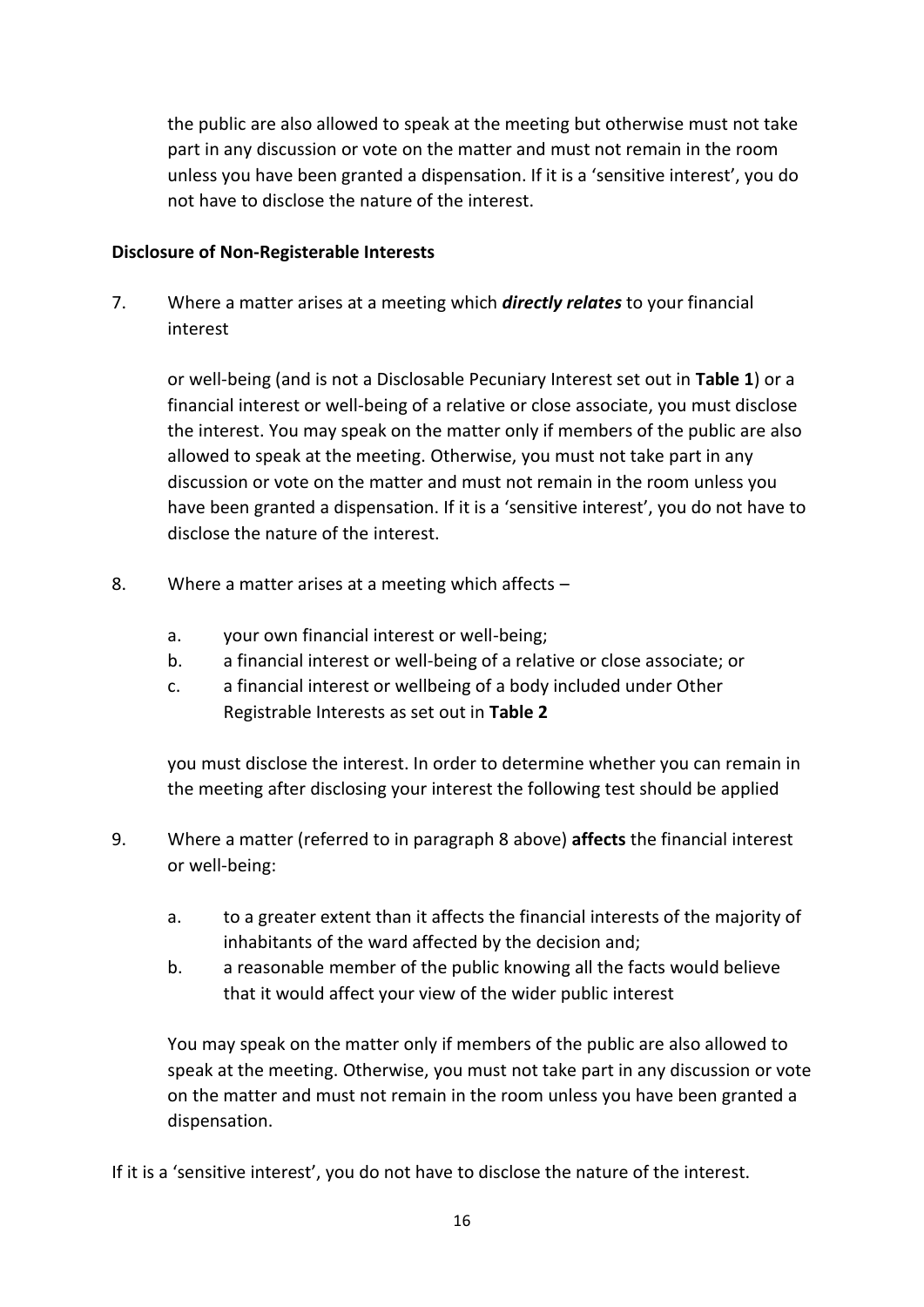# **Table 1: Disclosable Pecuniary Interests**

This table sets out the explanation of Disclosable Pecuniary Interests as set out in the [Relevant Authorities \(Disclosable Pecuniary Interests\) Regulations 2012.](https://www.legislation.gov.uk/uksi/2012/1464/made)<sup>1</sup>

| <b>Subject</b>             | <b>Description</b>                                                                                                                                                                                                                                                                                                                                                                                                                                     |
|----------------------------|--------------------------------------------------------------------------------------------------------------------------------------------------------------------------------------------------------------------------------------------------------------------------------------------------------------------------------------------------------------------------------------------------------------------------------------------------------|
| Employment, office, trade, |                                                                                                                                                                                                                                                                                                                                                                                                                                                        |
| profession or vocation     | Any employment, office, trade, profession, or vocation                                                                                                                                                                                                                                                                                                                                                                                                 |
|                            | carried on for profit or gain.                                                                                                                                                                                                                                                                                                                                                                                                                         |
|                            |                                                                                                                                                                                                                                                                                                                                                                                                                                                        |
| Sponsorship                | Any payment or provision of any other financial<br>benefit (other than from the council) made to the<br>councillor during the previous 12-month period for<br>expenses incurred by him/her in carrying out his/her<br>duties as a councillor, or towards his/her election<br>expenses.<br>This includes any payment or financial benefit from a<br>trade union within the meaning of the Trade Union<br>and Labour Relations (Consolidation) Act 1992. |
|                            |                                                                                                                                                                                                                                                                                                                                                                                                                                                        |
| <b>Contracts</b>           | Any contract made between the councillor or<br>his/her spouse or civil partner or the person with<br>whom the councillor is living as if they were<br>spouses/civil partners (or a firm in which<br>such person is a partner, or an incorporated body of<br>which such person is a director* or<br>a body that such person has a beneficial interest in<br>the securities of*) and the council                                                         |
|                            | (a) under which goods or services are to be provided                                                                                                                                                                                                                                                                                                                                                                                                   |
|                            | or works are to be executed; and (b) which has not                                                                                                                                                                                                                                                                                                                                                                                                     |
|                            | been fully discharged.                                                                                                                                                                                                                                                                                                                                                                                                                                 |

 $\frac{1}{2}$ 

 $\bar{z}$ 

<sup>1</sup> https://www.legislation.gov.uk/uksi/2012/1464/made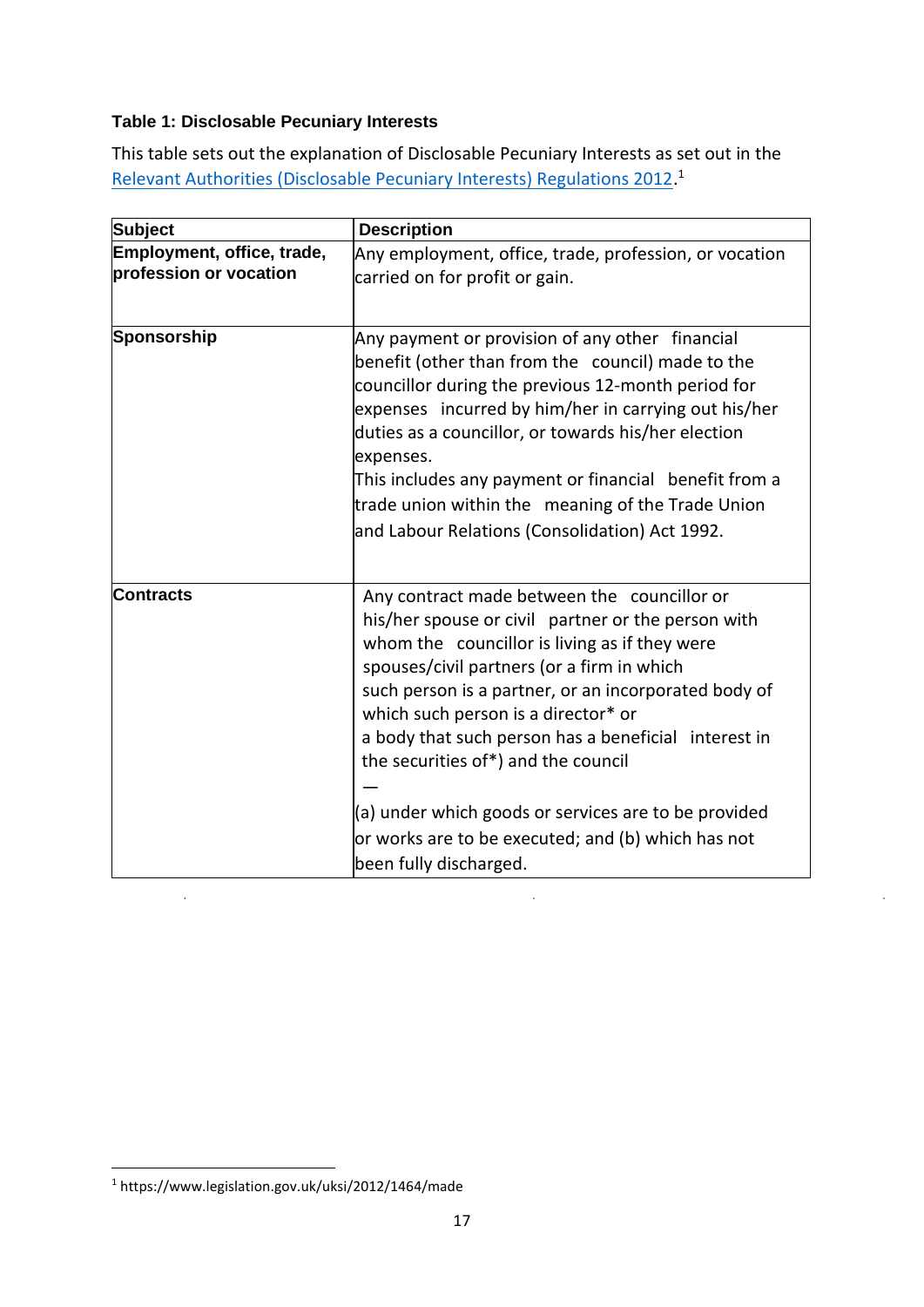| <b>Subject</b>             | <b>Description</b>                                                          |
|----------------------------|-----------------------------------------------------------------------------|
| <b>Land and Property</b>   | Any beneficial interest in land which is within the area of<br>the council. |
|                            | 'Land' excludes an easement, servitude, interest or right                   |
|                            | in or over land which does not give the councillor or                       |
|                            | his/her spouse or civil partner or the person with whom                     |
|                            | the councillor is living as if they were spouses/civil                      |
|                            | partners (alone or jointly with another) a right to occupy                  |
|                            | or to receive income.                                                       |
|                            |                                                                             |
| <b>Licenses</b>            | Any licence (alone or jointly with others) to occupy land                   |
|                            | in the area of the council for a month or longer                            |
| <b>Corporate tenancies</b> | Any tenancy where (to the councillor's knowledge)-                          |
|                            | the landlord is the council; and<br>(a)                                     |
|                            | (b)<br>the tenant is a body that the councillor, or his/her                 |
|                            | spouse or civil partner or the person with whom the                         |
|                            | councillor is living as if they were spouses/ civil partners                |
|                            | is a partner of or a director* of or has a beneficial                       |
|                            | interest in the securities* of.                                             |
|                            |                                                                             |
| <b>Securities</b>          | Any beneficial interest in securities* of a                                 |
|                            | body where-                                                                 |
|                            | that body (to the councillor's knowledge) has a<br>(a)                      |
|                            | place of business or land in the area of the council; and                   |
|                            | either-<br>(b)                                                              |
|                            | the total nominal value of the securities*<br>(i)                           |
|                            | exceeds £25,000 or one hundredth of the total                               |
|                            | issued share capital of that body; or                                       |
|                            | if the share capital of that body is of more than<br>(ii)                   |
|                            | one class, the total nominal value of the shares of                         |
|                            | any one class in which the councillor, or his/her                           |
|                            | spouse or civil partner or the person with whom the                         |
|                            | councillor is living as if they were spouses/civil                          |
|                            | partners have a beneficial interest exceeds one                             |
|                            | hundredth of the total issued share capital of that                         |
|                            | class.                                                                      |

*\* 'director' includes a member of the committee of management of an industrial and provident society.* 

*\* 'securities' means shares, debentures, debenture stock, loan stock, bonds, units of a collective investment scheme within the meaning of the Financial Services and Markets Act 2000 and other securities of any description, other than money deposited with a building society.*